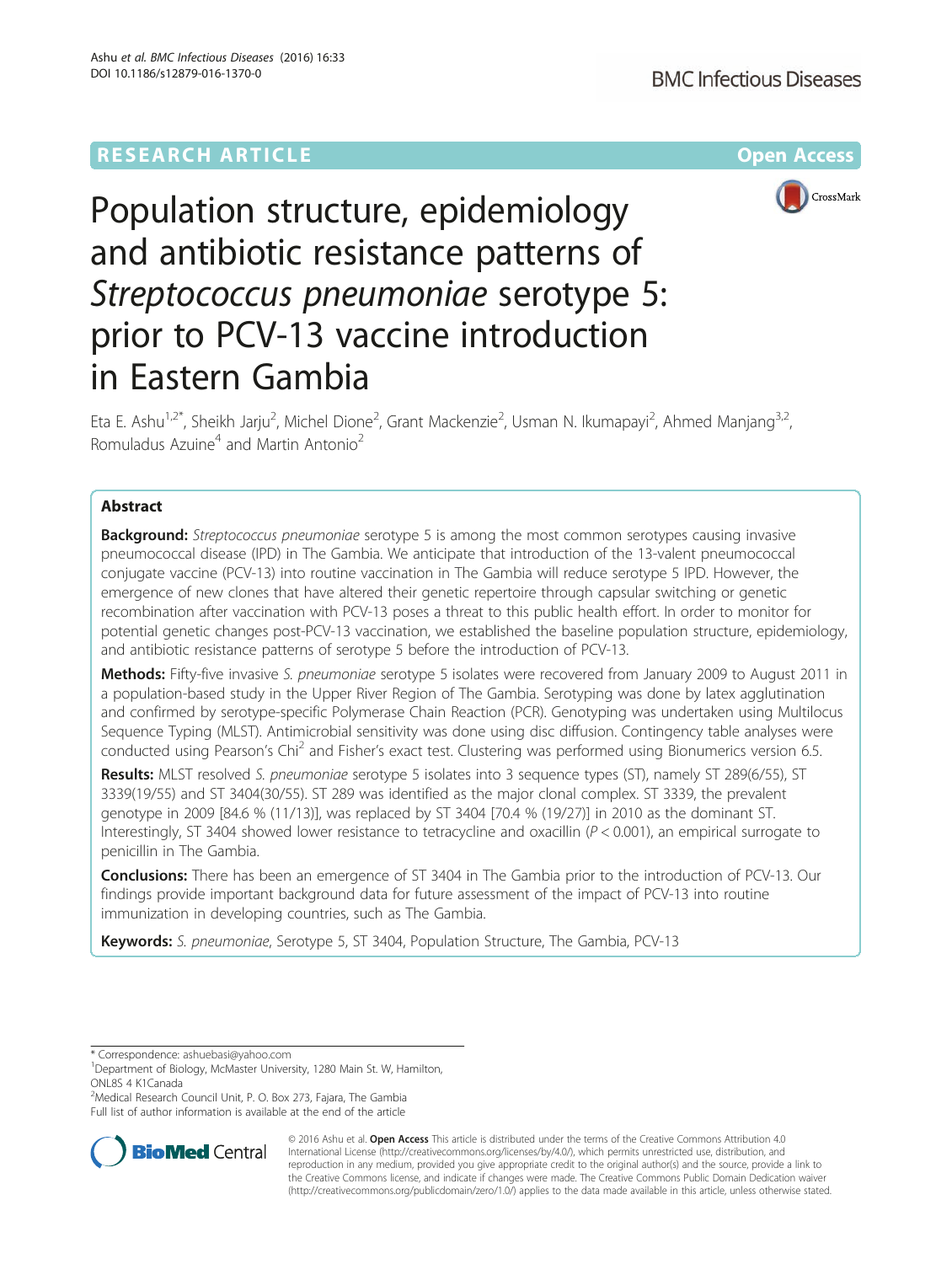# Background

Streptococcus pneumoniae is a Gram positive bacterium that colonizes the upper respiratory tract of humans and is capable of causing life-threatening infections, particularly among immunosuppressed individuals [\[1, 2](#page-5-0)]. S. pneumoniae has a circular genome containing between 2 million to 2.1 million base pairs [\[2](#page-5-0)]. Two-thirds of its 2236 open reading frames have been assigned roles based on their predicted gene products [\[2](#page-5-0), [3](#page--1-0)]. Conserved proteins with unknown functions constitute 16 % of S. pneumoniae's open reading frames, of which, 20 % are unique to S. pneumoniae [\[2](#page-5-0), [3\]](#page--1-0). S. pneumoniae has 1553 and 154 genes that are important for viability and virulence, respectively. Genetic information between strains can vary by up to  $10\%$  [\[2,](#page-5-0) [4](#page--1-0)].

Based on its capsular structure, S. pneumoniae can be categorized into more than 90 different serotypes which differ in their infection ability and severity [[5, 6\]](#page--1-0). S. pneumoniae causes invasive pneumococcal diseases (IPD) such as septicemia and meningitis, and is the leading cause of bacterial disease in The Gambia [[7](#page--1-0)]. Carriage of S. pneumoniae among Gambian children aged less than 1 year is 97 % and 93 % among babies aged less than 1 month [\[8](#page--1-0)]. Serotype 5 is one of the most common serotypes causing IPD in The Gambia [\[9](#page--1-0), [10](#page--1-0)]. Pneumococcal diseases in infants and young children can be prevented by the pneumococcal conjugate vaccine (PCV). Three PCV vaccines — PCV-7 (7-valent vaccine), PCV-10 (10 valent vaccine), and PCV-13 (13-valent vaccine) — have been used in routine immunization in many countries. Even though IPD in The Gambia is commonly caused by serotype 5 [[5\]](#page--1-0), the 13-valent vaccine containing serotype 5 was only recently introduced in July 2011.

The incidence of IPD due to serotype 5 in Eastern Gambia in 2008 was estimated to be 7 (95 % CI 0, 38) per 100 000 person-years in children aged 2–59 months. Two years later in 2010, the incidence of serotype 5 rose to 51 (95 % CI 28, 86) per 100 000 person-years [Unpublished data, Grant Mackenzie, October 2011]. Understanding whether the introduction of PCV-13 will have an impact on the population structure, epidemiology and antibiotic resistance patterns of serotype 5 is important to scientists, public health practitioners and policy makers. The introduction of PCV-13 into the routine vaccination schedule in July 2011 is expected to lead to the reduction of serotype 5 IPD. However, the possibility of the emergence of new clones through capsular switching or recombination after vaccination is a threat to the public health impact of the vaccination program. Following introduction of PCV-7, a study in Canada showed the emergence of multi-drug resistant (MDR) serotype 19A through recombination [\[10](#page--1-0)]. The Canadian study painted a complex genetic picture where vaccine-selection pressure, highlevel drug resistance, and S. pneumoniae mutational events created a "perfect storm" for the emergence of the multi-drug-resistant 19A serotype [[11](#page--1-0)]. However, in order to surveil for potential post-vaccine changes, it is essential to establish a reference point from which a comparison could be made. The objective of this study was therefore to determine the population structure, epidemiology, and resistance patterns of S. pneumoniae serotype 5 prior to PCV-13's introduction in to The Gambia, making available a reference point to evaluate the impact of PCV-13's introduction into routine immunization.

# **Methods**

## Study area and ethical statement

The Pneumococcal Surveillance Project (PSP), hosted by the Medical Research Council Unit (MRC) in collaboration with the Gambian government is aimed at evaluating the effectiveness of the introduction of PCV into The Gambia. The PSP study area covers the south bank of the Upper River Region (1111  $km^2$ ), which has a population of about 160,000 inhabitants [[12](#page--1-0)]. The surveillance area is set in the Basse Health and Demographic Surveillance System, in which the population is enumerated every four months. The study base is located in the town of Basse. The study population comprised all cases of pneumonia, sepsis and meningitis among patients aged 2 weeks and older in the study area. This study was conducted in accordance with the Declaration of Helsinki and was approved by the Gambia Government/MRC Joint Ethics Committee (EC) — Scientific Coordinating Committee (SCC) number 1087. Written informed consent was obtained from all study participants.

# Isolation and antimicrobial susceptibility testing

Between January 2009 and August 2011, 55 serotype 5 isolates were recovered from 19 female and 24 male in a population-based study in Eastern Gambia. Isolates were recovered from either blood, cerebrospinal fluid, or lung aspirates. A total of 13 isolates were obtained in 2009, while 27 and 15 were obtained in 2010 and 2011, respectively. More than one isolate was recovered from 11 patients. Ten patients provided 2 isolates each while 1 patient provided 3 isolates. When more than one isolate was obtained from the same patient they were obtained at separate time intervals. S. pneumoniae was identified as previously described [[13](#page--1-0)]. Oxoid antibiotic susceptibility disc (Thermofisher Scientific, UK) used to test for antimicrobial susceptibility included co-trimoxazole (25 μg), chloramphenicol (30 μg), tetracycline (30 μg), erythromycin (15 μg) and oxacillin (1 μg). Colonies of S. pneumonie from an overnight Mueller-Hinton agar plate supplemented with 5 % sheep blood (MHBA) were suspended in 2 ml of Mueller-Hinton broth (MHB). Tubes containing MHB were briefly vortexed to achieve a uniform suspension and turbidity was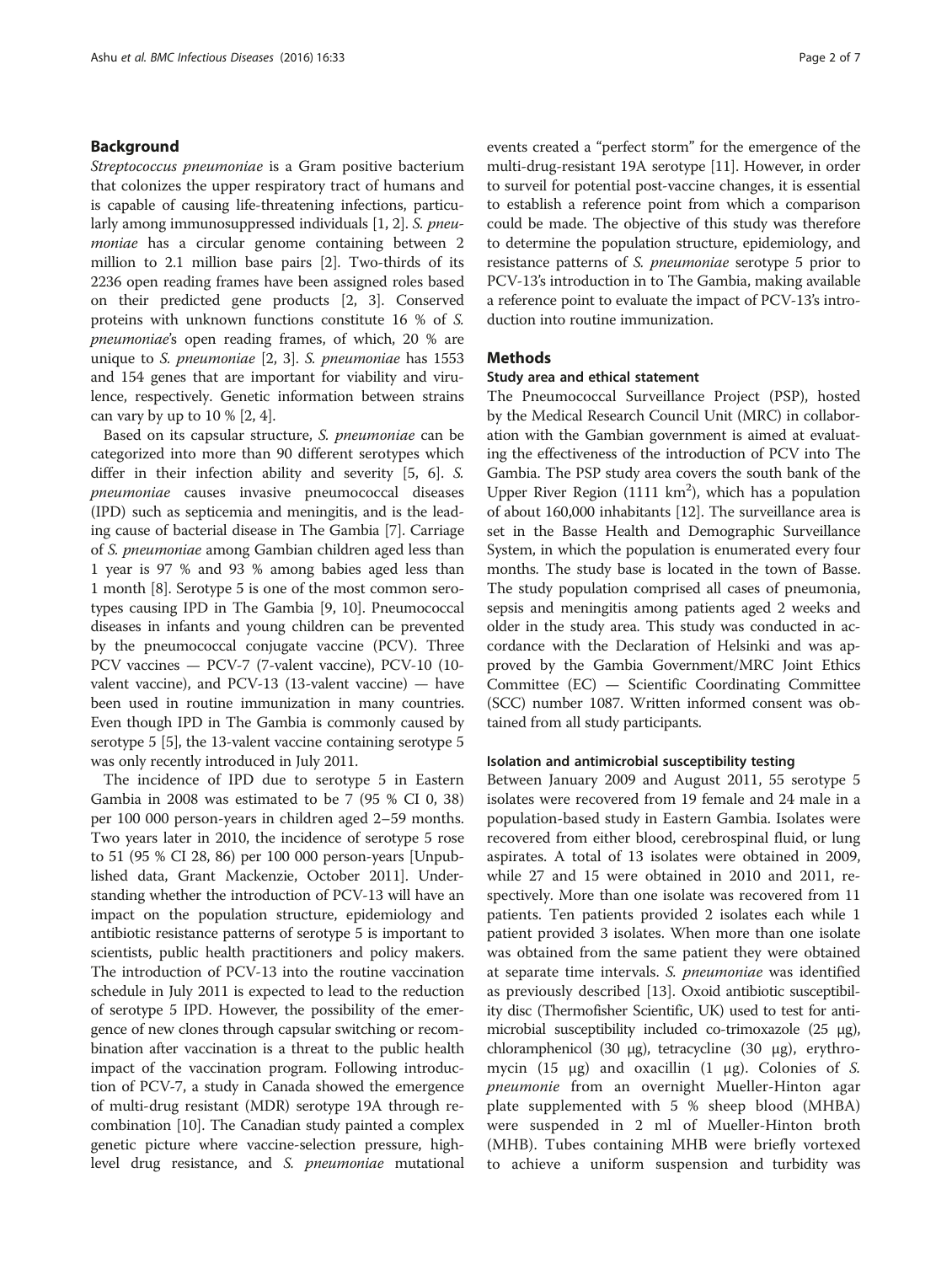adjusted to a 0.5 McFarland standard (Biomerieux SA, France) equivalent to  $1.5 \times 10^{8}$  cfu/ml. Sterile cotton tips were thereafter dipped into the suspensions and streaked to cover the entire surface of MHBA plates ensuring even spread. Antimicrobial discs were carefully placed on plates under antiseptic conditions. Plates were incubated overnight at 37 °C in 5 %  $CO<sub>2</sub>$ . Zones of Inhibition (ZOI) were measured and interpreted as resistant, intermediate or susceptible, using Clinical Laboratory Standard Institute (CLSI) break-point, ATCC 49619 was used as a control [\[13\]](#page--1-0).

# Serotyping

Serotyping was carried out by latex agglutination. Briefly, for each isolate, a pneumococcal cell suspension was made in 2 ml normal saline (1.0Macfarland) from an overnightincubated (37 °C) BA plate. Twenty microliters of each cell suspension was dispensed into 10 wells of a serotyping tray. An equivalent amount of each of the main group latex antisera (A,B,C,D,E,F,G,H,I and Omni) was added to the wells. The tray was then gently rocked for about 2 min and agglutinations observed. Serotype was determined with the aid of a chart (Statens Serum Institute, Copenhagen, Denmark). All isolates used for this project were confirmed using a serotype specific PCR. The Serotype 5 specific PCR was performed using primers targeting the wzy gene (Table 1). The portion of interest of the wzy gene was amplified as per a US Centers for Disease Control protocol [[14\]](#page--1-0). Amplified PCR products were separated on 2 % agarose gel pre-stained with 0.5 μg/mL of ethidium bromide. The gel was run at 100 V in 1× Tris-borate-EDTA (TBE) for 1 h and band patterns were visualized by UV illumination with a gel documentation system (Gel Doc 2000; Bio- Rad, UK). Isolates were assigned as serotype 5 if both CpsA and serotype specific bands were amplified.

## Genotyping (MLST)

Genotyping was done by means of Multilocus Sequencing Typing (MLST). Seven housekeeping genes including aroE (shikimate dehydrogenase), ddl (D-alanine-D-alanine ligase), gdh (glucose-6-phosphate dehydrogenase), gki (glucose kinase), recP (transketolase), spi (signal peptidase I) and xpt (xanthine phosphoribosyltransferase) were targeted

for amplification by PCR. The PCRs were performed in 25 μl volumes per reaction as previously described [[15](#page--1-0)]. Thermal cycling was performed in a Palm cycler (Corbett research) under the following conditions: 95 °C for 10 min followed by 30 amplification cycles of 95 °C for 30 s, 55 °C for 30 s, 72 °C for 1 min, and a final extension at 72 °C for 10 min. Sequencing was done by incorporation of chain-terminating dideoxynucleotides [\[16\]](#page--1-0). A sequencing reaction was performed for both forward and reverse strands of each targeted gene (Big Dye Terminator Cycle Sequencing kit; Applied Biosystems, UK). PCR products were purified using Qiagen purfication kit (Qiagen Sample & Assay Technologies, UK) and submitted to the in-house core sequencing facility in Fajara (Medical Research Council Unit, The Gambia).

## Data analysis

Editing and alignment of sequences for submission to MLST database [\[17\]](#page--1-0) for allele and sequence type numbers was performed using Laser Gene DNA star, version 7.1. Data was exported into an Excel sheet (Microsoft 2007) for analyses of temporal trends. STATA version 9 (Stata Corporation, College Station, TX, USA) was used to produce summary data. The Wilcoxon signed ranked test was used to compare differences in the number of serotype 5 cases between male and female. In order to illustrate the differences between various groups with categorical data, contingency table analyses were conducted using Pearson's Chi<sup>2</sup> and Fisher's exact test (two-sided). Genotype clustering was performed using Bionumerics version 6.5 (Applied Maths, Saint-Martens-Latem, Belgium).

# Results and discussion

# Molecular characterisation

MLST resolved all 55 isolates into 3 sequence types (ST). ST 3404 [54.5 % (30/55)] was the most prevalent clone, followed by ST 3339 [34.5 % (19/55)] and ST 289 [11.0 % (6/55)]. In all cases where more than one isolate was obtained from the same patient, for example from blood and lung aspirate, no difference in ST was observed, suggesting that the existence of multiple STs within sterile body fluids is infrequent or non-existent. Cluster analysis on all serotype 5 isolates in the MLST

Table 1 Oligonucleotide primer sequences used in this study

| Primers           | Primer sequence (5'-3')                        | Nucleotide position <sup>1</sup> | Gene | GenBank accession no. |
|-------------------|------------------------------------------------|----------------------------------|------|-----------------------|
| $5-f$             | ATA CCT ACA CAA CTT CTG ATT ATG CCT TTG TG     | $6123^{32}$                      | WZV  | CR931637              |
| $-5-r$            | GCT CGA TAA ACA TAA TCA ATA TTT GAA AAA GTA TG | $6450^{32}$                      |      |                       |
| cpsA-f            | GCA GTA CAG CAG TTT GTT GGA CTG ACC            | 1473 <sup>32</sup>               | wzg  | CR931662              |
| $cpsA-r$          | GAA TAT TTT CAT TAT CAG TCC CAG TC             | 1607 <sup>32</sup>               |      |                       |
| $C$ tast nocition |                                                |                                  |      |                       |

Start position

[[32\]](#page--1-0): Reference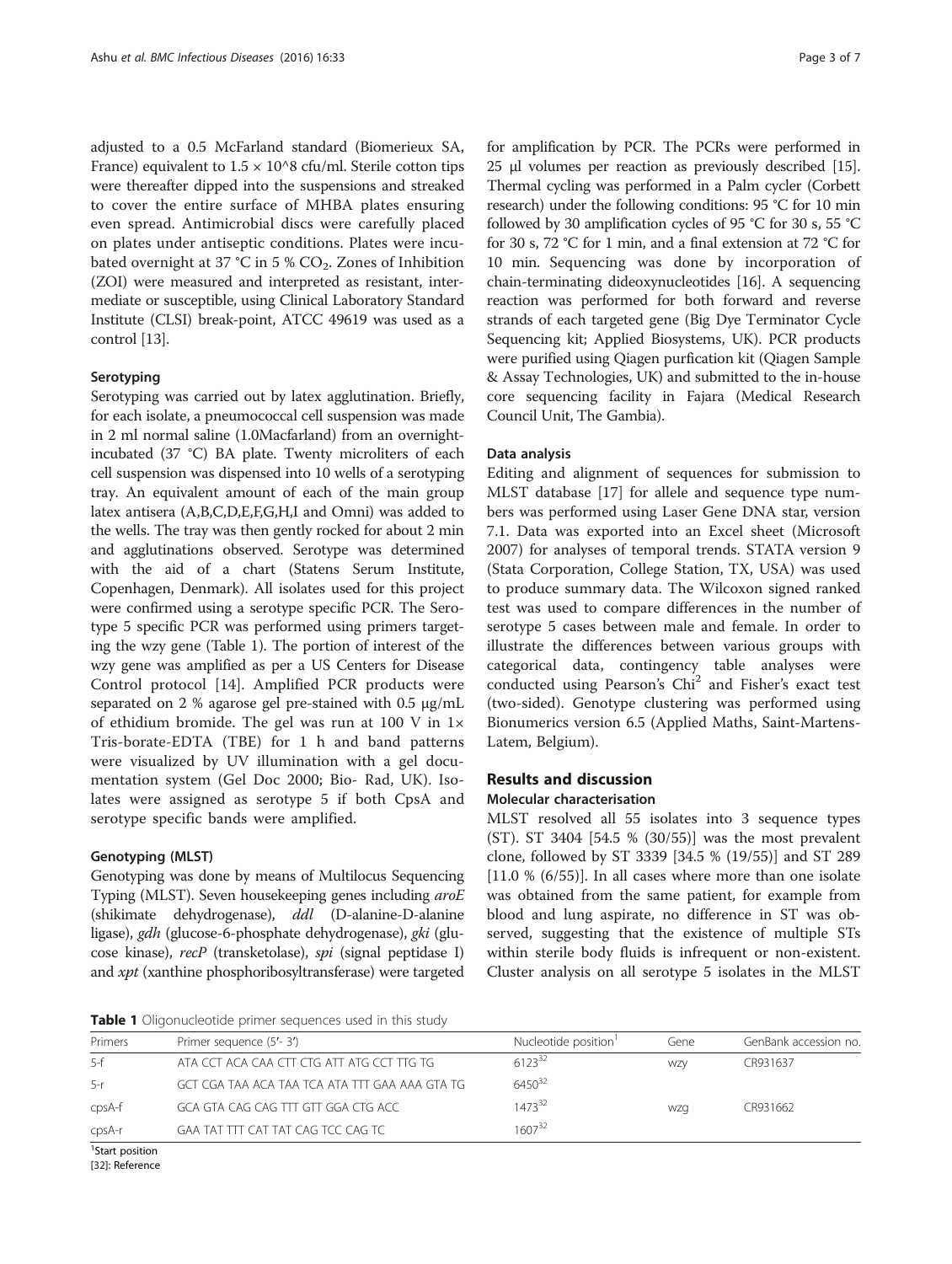database showed that both ST 3404 and ST 3339 were unique to Gambia and Senegal (Fig. 1), implying a recent and local differentiation event. ST 289 was identified as the major clonal complex in The Gambia (Fig. [2\)](#page-4-0), this genotype was also widely distributed worldwide (Fig. 1). However, caution must be exercised when using circle sizes to determine the prevalence of a clone (ST), considering that submission of every IPD allelic profile to the MLST database is not obligatory.

STs 3339 and 3404 differed from ST289 at two loci, ddl and spi, respectively. ddl codes for an enzyme involved in cell wall biosynthesis while spi has been associated with the processing of signal peptides for classical MHC class I molecules [[18, 19\]](#page--1-0). It would be luring to infer that the changes in ddl and spi giving rise to clones ST3339 and ST3404 are of little significance because they are non-capsular (serotype) changes. For example, ddl gene diversity has been linked to the recombinational replacement of penicillin binding protein 2b ( $pbp2b$ ), a gene located 783 bp upstream of  $ddl$  [\[20](#page--1-0)]. This linkage suggests that changes in beta-lactam susceptibility patterns involving pbp2b could be reflected in ddl diversity. Consequently, observed disparities in ddl and even spi incidence could potentially be very important. These findings taken together emphasize the need for whole genome analysis in order to determine the relevance of the emergence of ST 3404 and the prevalence of ST3339 in The Gambia, especially because both clones originate from a recent and local differentiation event.

## Epidemiology

The median age of patients with invasive disease caused by serotype 5 was 29 months (lower quartile = 0.8 months, upper quartile = 240 months). We report no significant difference between the prevalence of ST3404 or serotype 5 — including all three clones — in male and female patients. These findings suggest that sex is not a risk factor as pertains to the acquisition of ST 3404 and of S. pneumoniae serotype 5 as a whole. However, these findings are not unique to serotype 5; the same has been reported about serotype 1 and most other pneumococcal serotypes that cause IPD in The Gambia [\[5\]](#page--1-0).

The number of serotype 5 cases obtained from patients with IPD varied from year to year, with the most number of cases reported in between February and June 2010. The increase in number of serotype 5 in 2010 was correlated with a slight decrease in the prevalence of ST 3339 and the emergence of ST3404 (Fig. [3\)](#page-4-0). ST 3404 peaked at the beginning of 2010 and has since then been the prevalent ST responsible for most serotype 5-caused IPD. A number of observations could be advanced on why ST 3404 has emerged. For example, it's plausible to hypothesize that the introduction of PCV-7 in August 2009 might have indirectly acted as a selective pressure for the emergence of the new clone (ST 3404). However, the unavailability of detailed epidemiological information which could potentially explain why there is an increase in incidence of ST 3404 in this study calls for caution in accounting for the observed trend. Further research is needed to explain the observed trend.



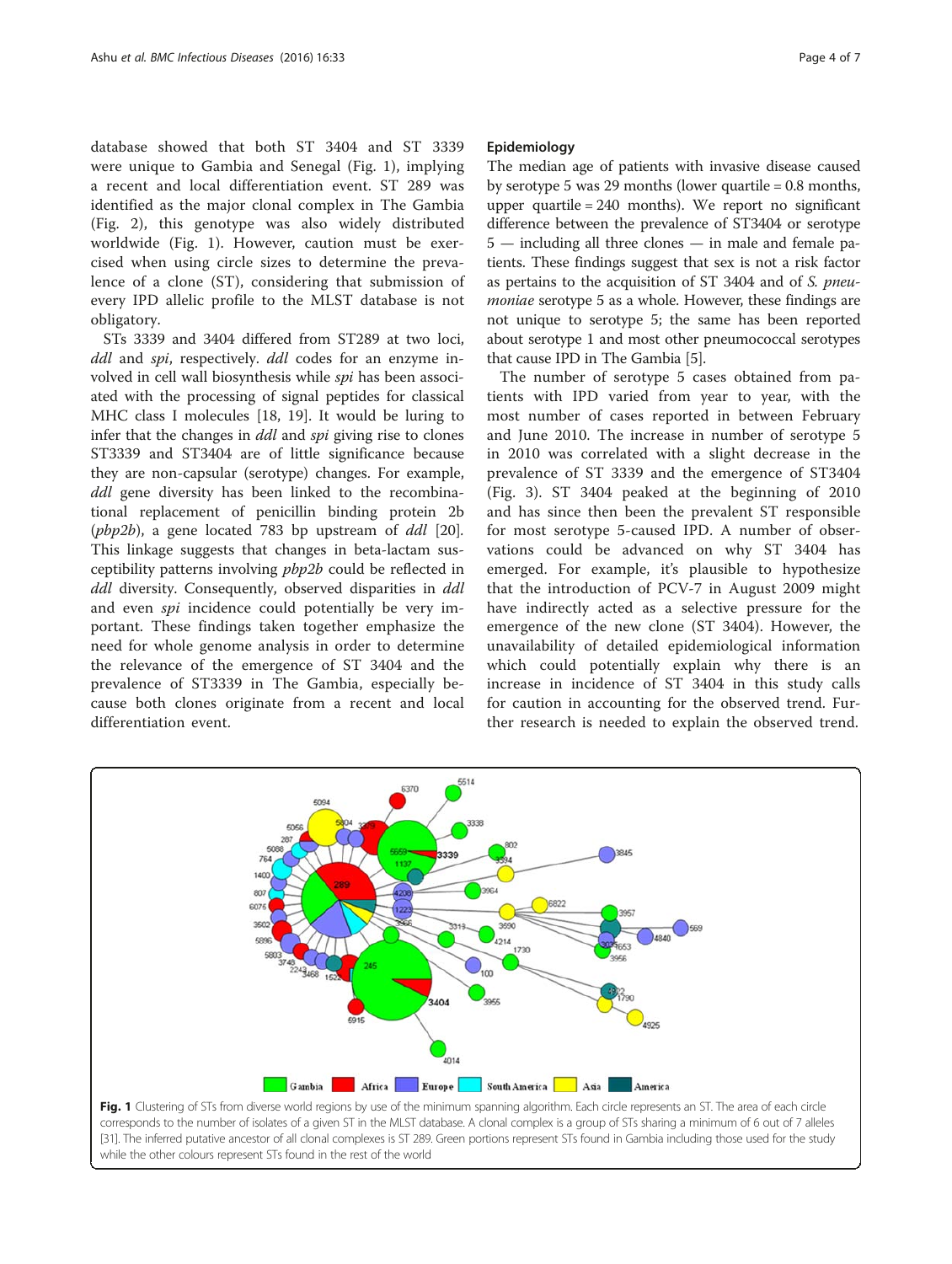<span id="page-4-0"></span>

The most number of serotype 5 isolates collected were recorded between the months of May to June each year. These seasonal peaks could be explained by the fact that in The Gambia this period marks the end of the dry season. During the dry seasons in the West African belt, dry and dusty winds damage the mucosa membrane of the oral cavity [[21\]](#page--1-0). Low absolute humidity and dust inhibit the mucosal immune defenses by damaging the mucosal membrane leading to an increased risk of transmission during the dry season. Transmission capacities of other bacterial pathogens such as Meningococcus have been reported to be less during the rainy seasons

due to higher humidity [[22, 23](#page--1-0)]. Serotype 5, like most other serotypes in The Gambia, peaks after the dry and hot season [[15\]](#page--1-0). Given that Meningococcus and Streptococcus are both transmitted by close contact with respiratory fluids, assessment of the contribution of low absolute humidity and dust as risk factors for outbreaks of S. pneumoniae is of interest in The Gambia.

# Antibiotic resistance

All 55 S. pneumoniae serotype 5 isolates were resistant to co-trimazole. Among these isolates, 44 % (24/55) and 73 % (40/55) were susceptible to tetracycline and oxacillin,

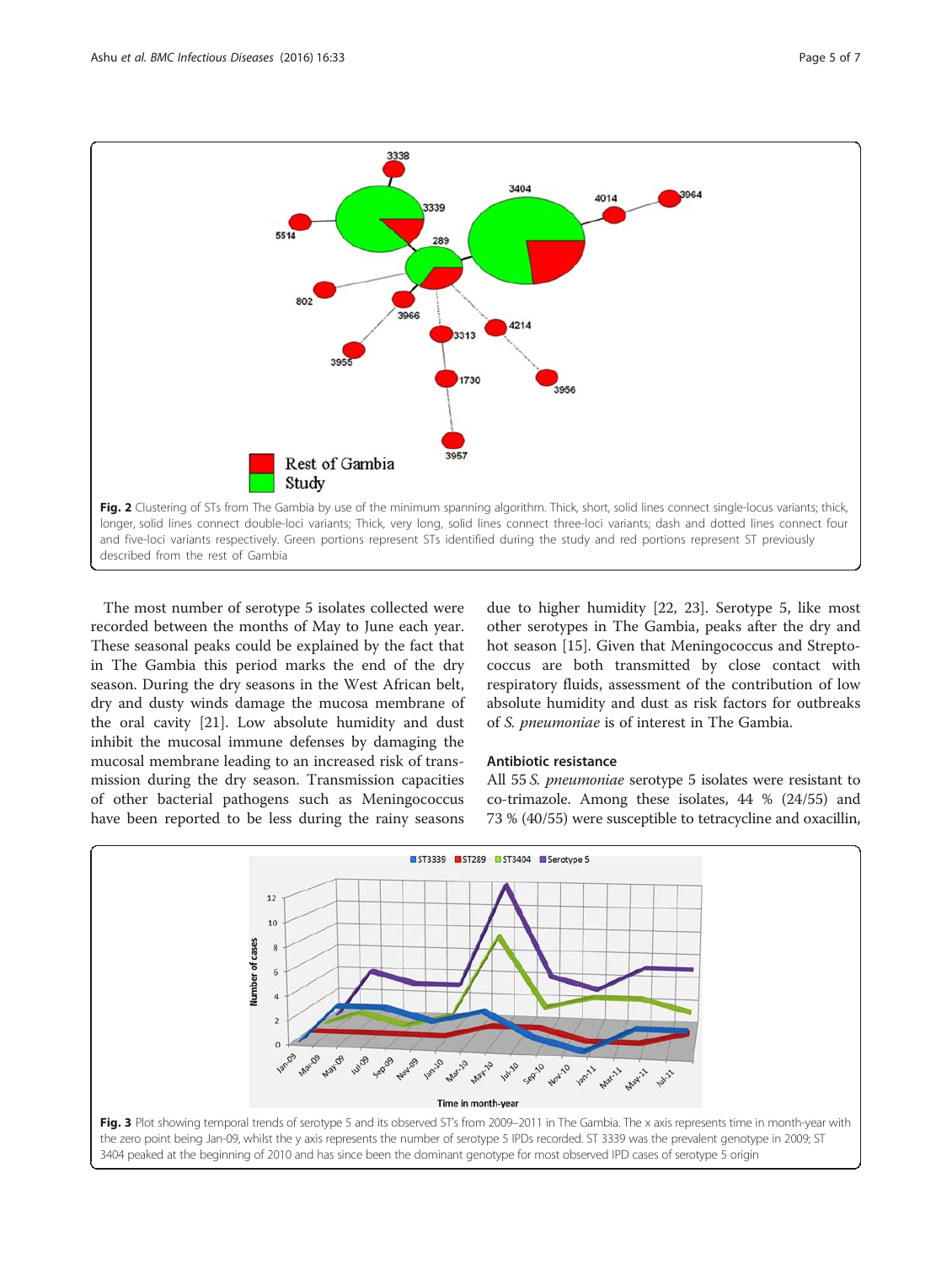<span id="page-5-0"></span>respectively. Furthermore, 98 % (54/55) of all isolates were susceptible to chloramphenicol. Observed chloramphenicol susceptibility is consistent with a previous study in The Gambia which showed that all invasive S. Pneumoniae serotype 1 isolates were susceptible to chloramphenicol. We however note that susceptibility patterns vary slightly by serotype with respect to tetracycline, co-trimazole, and oxacillin [\[15\]](#page--1-0). The proportion of serotype 5 isolates susceptible to tetracycline between January 2009 to April 2010 was 0.34 (10/29) while that between May 2010 to August 2011 was 0.62 (16/26). Compared to the period between January 2009 to April 2010, we found that the number of isolates susceptible to tetracycline significantly increased between May 2010 to August 2011 (Pearson chi<sup>2</sup> = 0.02, Fisher's exact test = 0.03). The same was true for oxacillin although the increase in susceptibility was not statistically significant. The proportion of ST 3404 isolates susceptible to tetracycline and oxacillin was 0.83 (25/30) and 0.97 (29/30), while that for ST 3339 was 0.05 (1/19) and 0.37(7/19), respectively. There is strong evidence that the number of isolates susceptible to tetracycline and oxacillin is different for ST 3404 and ST 3339, with the emerging clone ST3404 showing greater susceptibility. All P-values for both Pearson chi<sup>2</sup> and Fisher's exact test were < 0.001.

Resistance to 3 or more classes of antibiotics is commonly referred to as multiple-antibiotic resistance (MDR) [[24](#page--1-0)]. About Sixty-one percent (8/13) of all isolates collected in 2009 were resistant to multiple antibiotics, while 30 % (8/27) of all isolates in 2010 and 7 % (1/15) in 2011 were resistant to multiple antibiotics, implying a decrease in the prevalence of MDR serotype 5 over time. Overall, only one ST 3404 isolate showed MDR, suggesting the drop in MDR over time could be attributed to the emergence of ST 3404. Studies carried out in Canada, Greece, Sweden and Europe as a whole reveal that antibiotic resistance patterns are dependent on local prescribing patterns [\[25](#page--1-0)–[28](#page--1-0)]. Drug administration patterns such as dose, route of administration, and duration of antibiotic regimen also influence antibiotic resistance [[26\]](#page--1-0). However, the molecular basis of antibiotic resistance is a major factor to consider since it influences the likelihood of selection. Resistance requiring the introduction of a gene from a donor species is less likely to occur than resistance mediated by a single DNA base change, e.g. pneumococcal resistance to rifampin and fluoroquinolones [[26](#page--1-0)]. Results from our study are similar to those from a study in Canada where decline in MDR 19 F, 6B, and 23 F were documented post PCV-7 [\[11\]](#page--1-0). The above study suggested that among other factors, vaccine pressure could influence changes in antibiotic susceptibility patterns.

The emergent strain in this study, ST3404, allegedly showed increased susceptibility to tetracycline, oxacillin, and consequently penicillin. In The Gambia, oxacillin is used as an empirical surrogate to penicillin; likewise it is predictive of reduced penicillin susceptibility [[29](#page--1-0)]. However, caution must be exercised when using oxacillin disc diffusion to predict penicillin susceptibility patterns as predictions can at times be limited by false susceptible and resistance interpretations [[29](#page--1-0)]. Nonetheless, by reason of the magnitude of the difference in susceptibility to oxacillin shown by STs 3404 and 3339  $(P < 0.001)$  and the overall low interpretive error rate of oxacillin disc diffusion [[29](#page--1-0), [30](#page--1-0)], ST 3404's alleged increased susceptibility to penicillin might be genuine. In light of these results, surveillance to determine if these patterns will change after the introduction of PCV-13 will be vital to highlight the role of immunization on susceptibility patterns of various serotype 5 clones (ST) in The Gambia.

## Conclusion, implications and future perspectives

There was an emergence of ST 3404 in The Gambia prior to the introduction of the PCV-13. Interestingly, compared to ST 3339, ST 3404 showed lower resistance to tetracycline and oxacillin. Findings from this study provide important background data to assess the potential impact of PCV-13 in routine immunization in The Gambia. Finally, we recommend a comparative genome study on STs 3404, 3339 and 289 to better understand differences antimicrobial sensitivity and virulence, if there be any.

#### Competing interests

All authors unanimously declare that they have no significant competing financial, professional or personal interests that might have influenced the performance or presentation of the work described in this manuscript.

#### Authors' contributions

MA and EA conceived and designed the study. Experiments were performed by EA, SJ, UI, AM, and MD, data was analyzed by EA, SJ and MD. Epidemiological data and patient samples were provided by GM, UI and AM. RA edited and added substantially to the final draft. All authors read and approved the final manuscript.

#### Acknowledgements

We are very grateful to Medical Research Council; we would also like to acknowledge, Aji konteh, Sambou Suso, The molecular microbiology team at Basse and Fajara, Core sequencing facility at MRC Fajara, The MLST data base hosted at Imperial College London, The pneumococcal surveillance project clinical team and field workers.

#### Author details

<sup>1</sup>Department of Biology, McMaster University, 1280 Main St. W, Hamilton ONL8S 4 K1Canada. <sup>2</sup>Medical Research Council Unit, P. O. Box 273, Fajara, The Gambia. <sup>3</sup>King Fahad Medical City, Central 11525, Saudi Arabia. <sup>4</sup>Center for Global Health and Health Policy, Global Health and Education Projects, P. O. BOX 234, Riverdale, MD 20738, USA.

# Received: 11 May 2015 Accepted: 22 January 2016

#### References

- 1. Ryan KJ. Streptococci and Enterococci. In: Sherris JC, Ryan KJ, Ray CG (eds) Medical Microbiology: An Introduction to Infectious Diseases. Fourth Edition. McGraw-Hill, USA. 2004;273–296.
- 2. Van der Poll T, Opal SM. Pathogenesis, treatment, and prevention of pneumococcal pneumonia. Lancet. 2009;374(9700):1543–56.